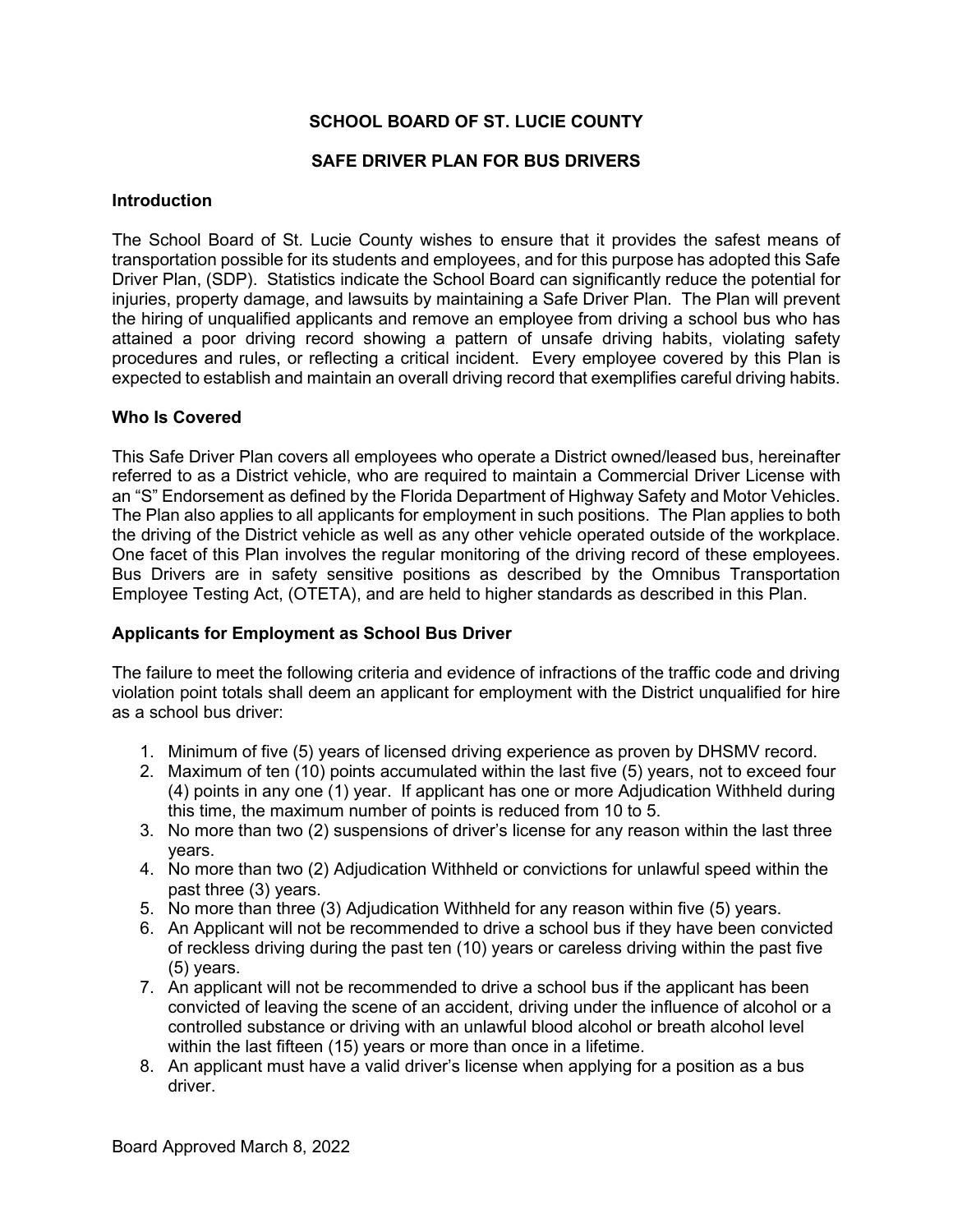## **Training Program**

Once approved for employment, all employees covered by the Plan shall be instructed in safe driving techniques during a training program as required by law including annual in-service training.

#### **Remediation**

In addition to any disciplinary action that may be implemented in accordance with this Plan, when management deems it appropriate or necessary, an employee covered by this Plan may be required to attend remedial training in any school year. Such training may be provided by the District and may include classroom instruction or behind the wheel in areas where management identifies needed improvement. All training shall be on paid time at the in-service rate of pay.

#### **Administration and Disciplinary Action**

This Safe Driver Plan is based on a point system, whereby points are applied to a variety of driving, policy or procedural violations. The accumulation of a certain number of points within a specific time period will result in disciplinary action against an employee. For employees covered by this Plan, it does not matter whether the points were assigned for violations involving a District vehicle or the employee's personal vehicle.

The accumulation of points within the specified time period will result in disciplinary action as indicated below.

| <b>Maximum Number of</b><br><b>Points</b> | <b>Time Period</b> | <b>Assessment Action</b>                |
|-------------------------------------------|--------------------|-----------------------------------------|
| 1 point                                   | 1 year             | Documented Warning                      |
| 2 points                                  | 1 year             | <b>Written Reprimand</b>                |
| $3 - 4$ points                            | 1 year             | 1 day suspension without pay            |
| $5 - 6$ points                            | 1 year             | 3 day suspension without pay            |
| $7 - 9$ points                            | 1 year             | 10 day suspension without pay           |
| 10 points                                 | 1 year             | Termination of Employment as Bus Driver |
| 15 points                                 | 2 years            | Termination of Employment as Bus Driver |
| 20 points                                 | 3 years            | Termination of Employment as Bus Driver |

Points assessed under this Plan will be deleted three (3) years following the date the points were assessed. An employee may elect once within a two year period to take a remediation session from a provider approved by the department at their own expense, and upon presenting a certificate of completion will have a single violation of 3 points or less removed from their record, if completed within 60 calendar days from the date the points were assessed. Any suspension received as a result of points assessed will stand and may not be removed by remediation. This is a separate, optional event from the department mandated remediation following an accident.

## **Maintenance of Professional License or Certification**

Regardless of any other provision of this Safe Driver Plan, any District employee who knowingly operates a school bus with a suspended or revoked driver's license or certification shall be subject to termination of employment.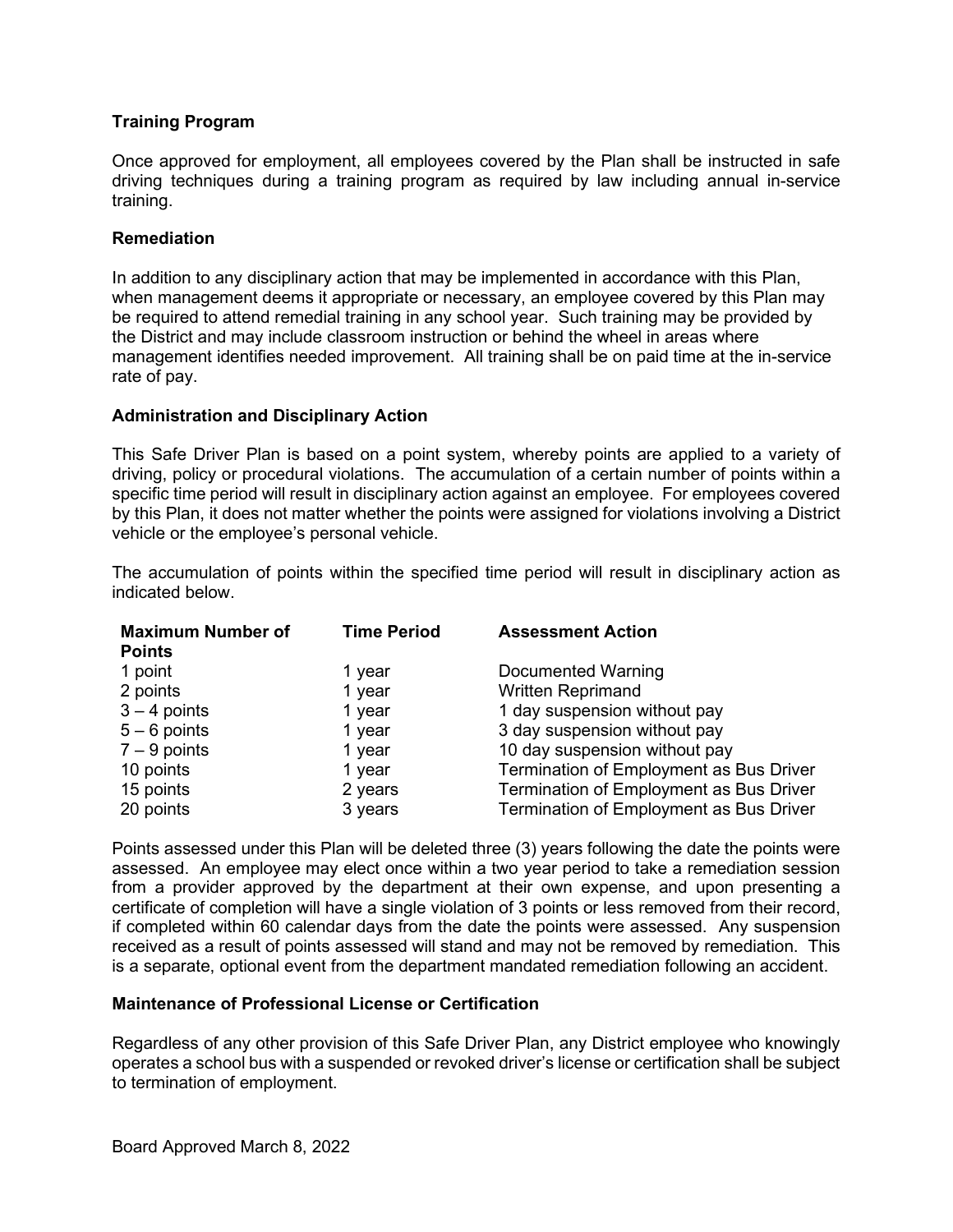# **Administrative and Reporting Responsibilities**

It is the responsibility of the employee to report the occurrence of any of the following by the next scheduled employee workday to the Director of Transportation, (Director), or his/her designee:

- 1. Any accident in which the employee was involved as a driver of a motor vehicle, regardless of the ownership of the vehicle, the location, or if the employee was or was not at fault.
- 2. Receipt of any traffic citation, excluding parking violations, regardless of vehicle ownership or site of the citation. A copy of the citation must be submitted.
- 3. Receipt of notification of expiration, suspension or revocation of driver's license. Notification must be made in time to for route coverage along with a copy of the notice.
- 4. Any and all visible damage to the assigned district vehicle or injury to a passenger, no matter how minor, must be reported immediately during normal working hours or by the following workday.

Failure to report any of the above or making a false or misleading report may be grounds for discipline up to and including termination of employment. A driver may be suspended from driving duties with pay, pending school board action. If he/she is found guilty or does not contest the charges, he/she will be immediately assigned points and administrative action(s) shall begin immediately.

It is the responsibility of the driver's direct supervisor to insure all applicable paper work involving SDP action be forwarded or returned to the Director or his/her designee within five (5) working days of receipt. A driver involved in a single event, but cited for more than one violation will receive SDP points for all citations received. All employees have the right to appear before the Safe Driver Review Committee when their accident is reviewed. All accidents will be reviewed by the Safe Driver Review Committee. All employees have the right of appeal as defined, in regard to the findings of the Review Committee. Disciplinary action will be held until the Appeal Committee's decision is made.

## **Safe Driver Accident Review Committee**

The Safe Driver Review Committee will be organized to meet monthly as necessary and perform the following duties and responsibilities:

- 1. Establish a set schedule for the review of all accidents, incidents, and violations.
- 2. Determine the preventability of all incident and accidents, whether ticketed or not ticketed, following National Safety Council guidelines.
- 3. Notify the Director of findings and recommendations within five (5) days of meeting.
- 4. Notify the Director of accumulated points if applicable to disciplinary action.
- 5. Make recommendations as to accident trends and prevention.
- 6. Have all voting procedures be by written ballot.

Board Approved March 8, 2022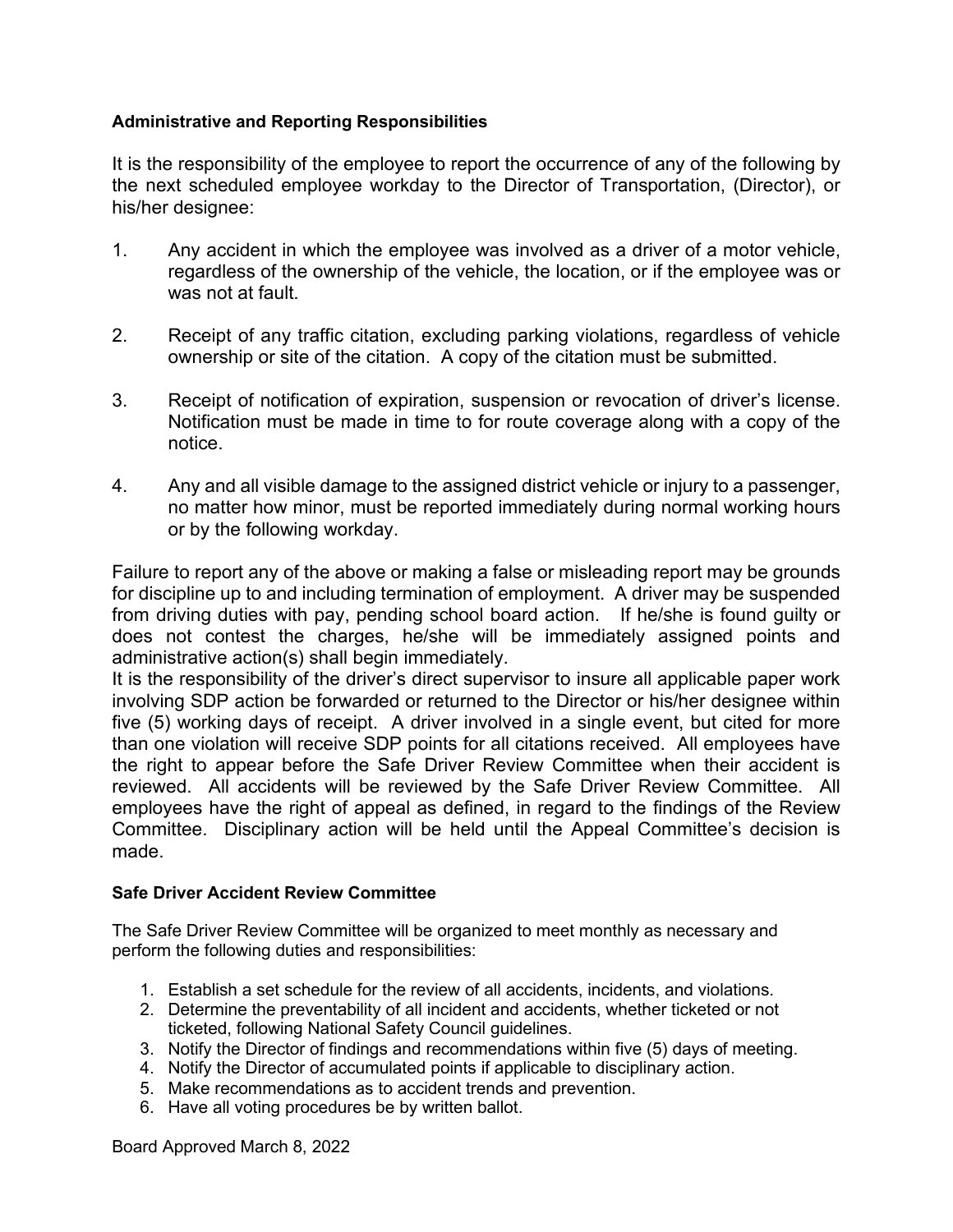- 7. Hold all proceedings as confidential.
- 8. Review the Safe Driver Plan annually and make recommendations for revision.
- 9. Notify the Director of any Driving Record citations that were not reported by the driver or supervisor.
- 10. Review written applications for Safe Driver Credits as needed by the Director.

The Safe Driver Accident Review Committee will consist of 10 voting members and one floating seat:

Safety and Training Manager (will serve as chairman) Fleet Service Manager or designee One Security Officer One Risk Management Representative Two Lead Driver Trainers Three School Bus Drivers (appointed by the Director every two years) One Union Representative (appointed by the Union every two years) One Open Seat for the driver's supervisor from their department or a Human Resources representative, (non-voting except in event of a tie)

The employee will be notified within 15 working days whether points will be assigned and of any potential administrative action. Points assigned will become part of the Safe Driver Plan employee accumulation. A copy of the agenda and minutes of the committee meetings will be provided to the Union.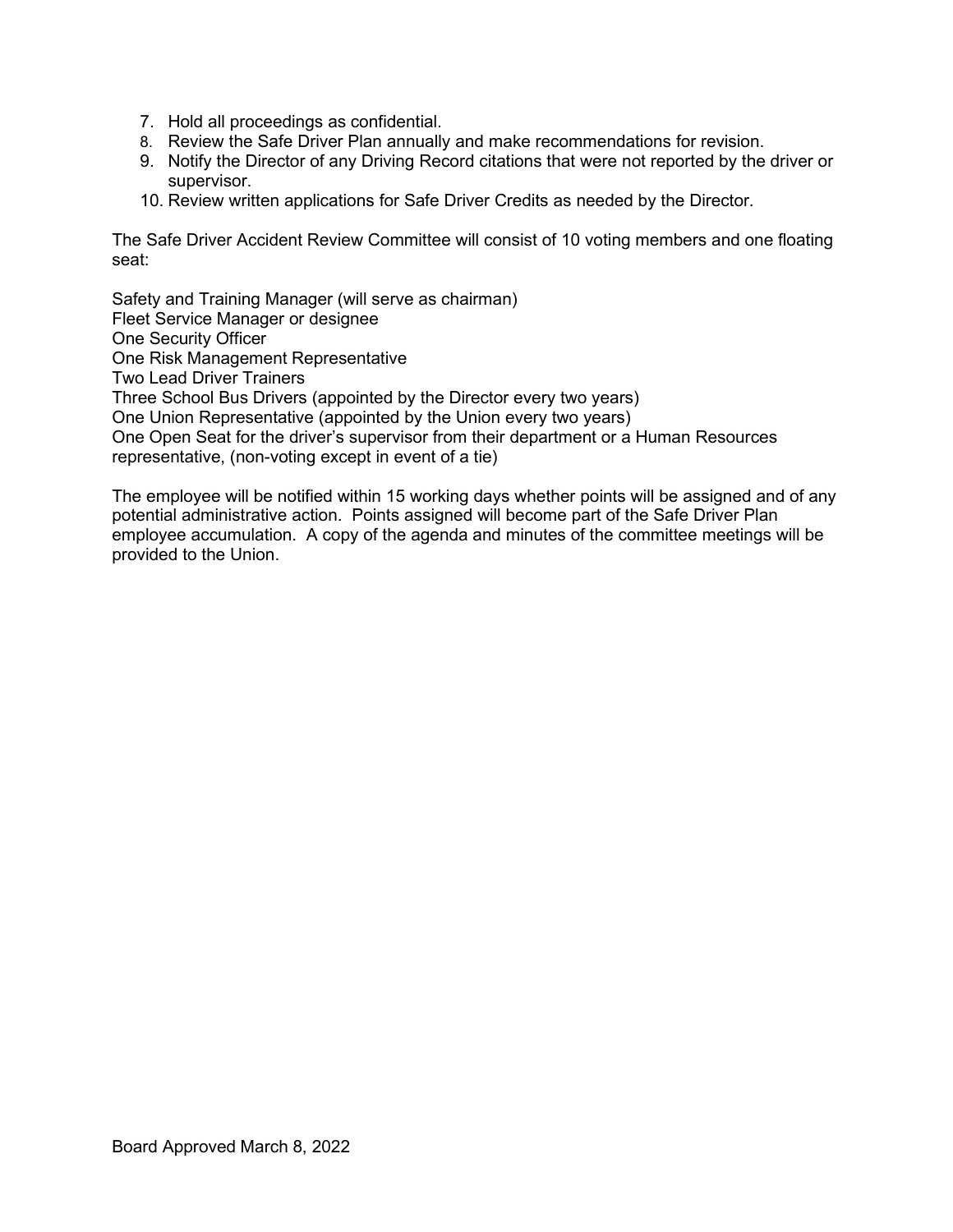## **Point System**

The following point assessment is based upon the Florida DHSMV point system. The items below indicate the types of violations and the points typically associated with them. This list is neither complete nor inclusive.

#### **Violation Categories Points Assigned**

|    |                                                                                                 | <b>District</b> | <b>Personal</b> |
|----|-------------------------------------------------------------------------------------------------|-----------------|-----------------|
|    |                                                                                                 | <b>Vehicle</b>  | <b>Vehicle</b>  |
| 1. | Un-cited preventable accident with damage or injury                                             | $0 - 3$         | N/A             |
| 2. | Crossing private property to avoid traffic containment device                                   | 1               | N/A             |
|    | 3. Failure to complete a pre/post trip inspection                                               | 1               | N/A             |
| 4. | Speeding 15 miles or less over posted limit                                                     | 3               | $\overline{c}$  |
|    | 5. Failure to observe a red light                                                               | 3               | $\overline{2}$  |
| 6. | Failure to observe a stop sign                                                                  | 3               | $\overline{2}$  |
|    | 7. Failure to observe a traffic instruction sign                                                | 3               | $\overline{2}$  |
|    | 8. Improper lane change                                                                         | 3               | $\overline{2}$  |
|    | 9. Failure to have vehicle under control                                                        | 3               | $\overline{c}$  |
|    | 10. Driving on the wrong side of the road                                                       | 3               | $\overline{2}$  |
|    | 11. Improper turning                                                                            | 3               | $\overline{2}$  |
|    | 12. Failing to yield enter through highway                                                      | 3               | $\overline{2}$  |
|    | 13. Failing to yield right of way                                                               | 3               | $\overline{2}$  |
|    | 14. Improper backing                                                                            | 3               | $\overline{2}$  |
|    | 15. Improper passing                                                                            | 3               | $\overline{2}$  |
|    | 16. Speeding 16 miles or more over the posted limit                                             | 4               | 3               |
|    | 17. Use of personal wireless communications device* (1 <sup>st</sup> Offense)                   | 4               | N/A             |
|    | 18. Careless Driving                                                                            | 5               | $\overline{2}$  |
|    | 19. Leaving scene of an accident (no injury or property damage)                                 | 6               | $\overline{4}$  |
|    | 20. Use of personal wireless communications device* (2 <sup>nd</sup> Offense)                   | 6               | N/A             |
|    | 21. Improper railroad crossing procedure (no students onboard)                                  | 4               | N/A             |
|    | 22. Reckless Driving                                                                            | 10              | 10              |
|    | 23. Driving while intoxicated or unlawful alcohol content                                       | 10              | 10              |
|    | 24. Operating without valid Florida CDL                                                         | 10              | 10              |
|    | 25. Leaving scene of an accident (with injury or property damage)                               | 10              | 10              |
|    | 26. Leaving scene of an accident involving school bus                                           | 10              | N/A             |
|    | 27. Improper railroad crossing procedure (student(s) onboard)                                   | 6               | N/A             |
|    | 28. Improper railroad crossing procedure with or without students (2 <sup>nd</sup> offense) 9   |                 | N/A             |
|    | 29. Fleeing or attempting to elude law enforcement                                              | 10              | 10              |
|    | 30. Passing a school bus that is conducting a legal passenger stop (1 <sup>st</sup> Offense) 10 |                 | 10              |
|    | 31. Passing a school bus that is conducting a legal passenger stop ( $2nd$ Offense) 6           |                 | 6               |
|    | 32. Failing to observe any other established driving law, rule,                                 | $0 - 10$        | $0 - 10$        |

or regulation. Points to be established between 0-10 using this points schedule as a guide to determine the number of points according to similar severity. This includes failing to report violations as described in the plan.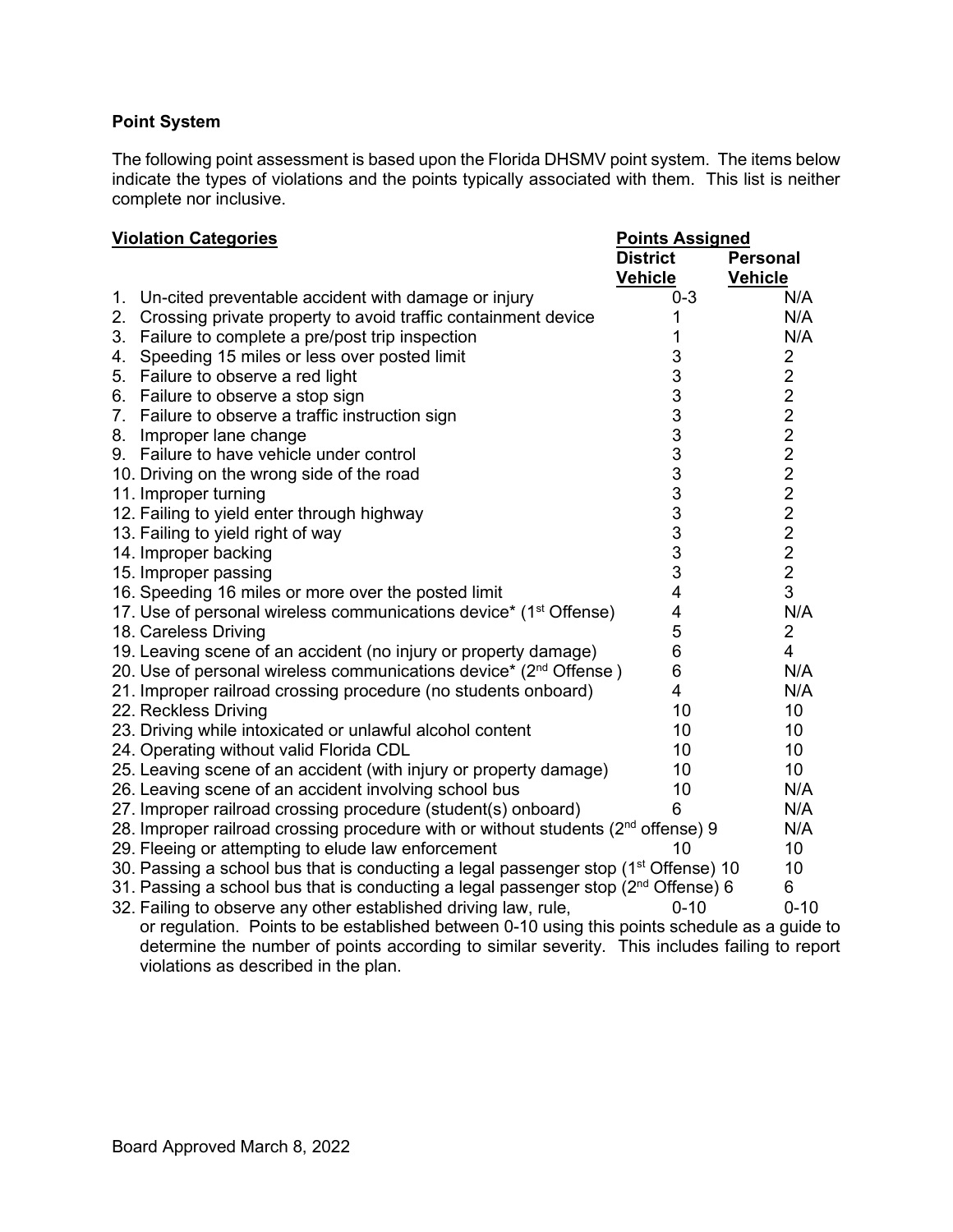\*A "personal wireless communication device" is a device that emits an audible signal, vibrates, displays a message, or otherwise summons or delivers a communication to the possessor. The following devices are examples of wireless communication devices (WCDs): cellular and wireless telephones, pagers/beepers, personal digital assistants (PDAs), Smartphones, Wi-Fienabled or broadband access devices, two-way radios or video broadcasting devices, laptops, electronic readers "e-readers" (e.g., Kindles or similar devices) and other devices that allows a person to record and/or transmit, on either a real time or delayed basis, sound, video or still images, text, or other information. The mobile radio installed on all District school buses will be the primary communication system for District school bus drivers and the only WCD that may be used while operating the bus. If the mobile bus radio fails, and the driver's responsibility for the safety and health of the students being transported makes it necessary to use a WCD for busoperating duties, the driver will depart from the roadway, stop the bus in a safe area, and then use the WCD.

If the district has reason to believe an employee recklessly endangered the lives of students and/or others, or has violated any other board policies, district procedures or practices, or state/federal rules or statutes, the District may impose disciplinary action up to and including termination as prescribed by school board policy. For example, there is just cause for immediate termination of a bus driver without progressive discipline when a passenger remains on his/her bus after the scheduled route and/or driving assignment for any reason. However, if a student is injured due to a defensive action on the part of the school bus driver in order to avoid an accident, no points will be assessed because of the injury. It is recognized that students should always be safely seated.

## **Un-ticketed Driving and Procedural Infractions**

When an employee is involved in a traffic infraction or accident while operating a district vehicle and no ticket from a law enforcement agency is issued to any parties involved, and there is property damage in excess of \$150 or bodily injury, the Director of Transportation, or his/her designee, will investigate the accident. This same procedure will apply in the event of any infraction or violation of department procedure as listed in the Driver and Attendant Handbook or other department directives, or violation of a board policy, or a Florida statute or rule as listed in FS K-20 Education Code 1006 and FAC 6A-3 Transportation Administrative Rules.

As part of the investigation, the employee will meet to discuss the violation, infraction or accident and any documentation within ten (10) working days of the infraction. The employee will be provided copies of all documentation and copies of any tapes if the meeting is recorded. An employee may be represented by the Union at such a meeting and, if necessary, at the Safe Driver Review Committee meeting. Based on the outcome of the meeting, if points are warranted, the driver may be assigned points. For property damage of a minor nature, the points will be assessed at the Director's discretion as follows: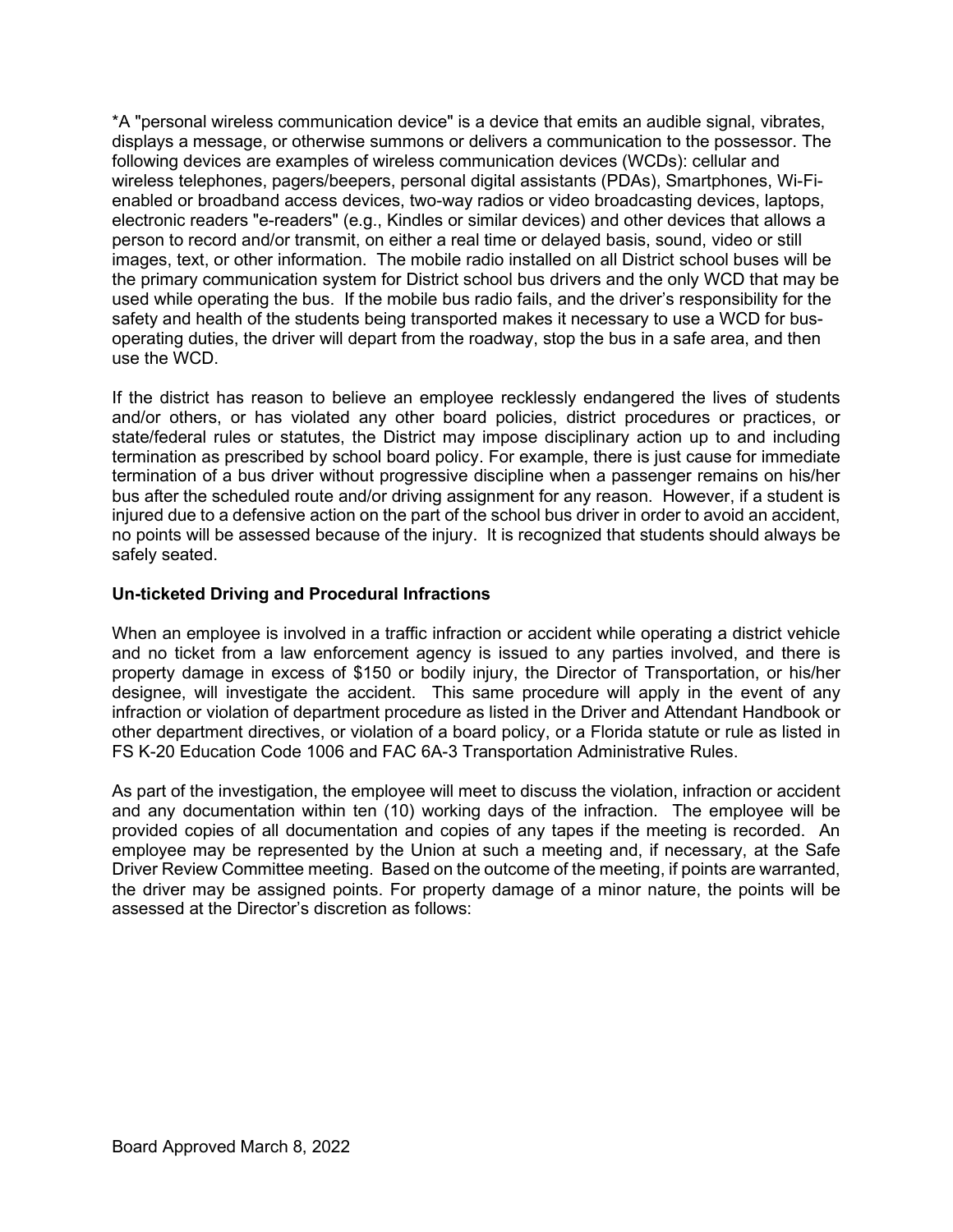| <b>Violation</b> | <b>Points</b>                                                                                                                                                                                  |   |
|------------------|------------------------------------------------------------------------------------------------------------------------------------------------------------------------------------------------|---|
| 1.               | At-fault accident driving a district vehicle,<br>involving another vehicle and/or physical<br>property damage of less than \$1000, whether<br>or not students were on board (without citation) |   |
| 2.               | At-fault accident driving a district vehicle,<br>involving another vehicle and/or physical<br>property damage of more than \$1000, whether<br>or not students were on board (without citation) | З |

The employee will be notified within 15 working days of the review meeting whether or not points will be assigned. Points assigned above will become part of the Safe Driver Plan employee accumulation.

## **Appeals of Points Assigned in Accordance with Safe Driver Plan**

Point assignments made by decision of the Safe Driver Accident Review Committee may be appealed by the employee. Appeals may only be made by an employee who attended the Safe Driver Accident Review Committee where his or her case was heard and a decision made. Appeals must be made in writing to the supervisor within 10 working days of the assignment of points. Appeals may only be made for those point assignments where there was no citation issued and where there is reasonable doubt as to whether or not the employee could have avoided the accident. .A joint committee comprised of the following will meet with the employee and his/her representative to review the appeal. The committee shall be comprised of the following:

Director of Transportation or Designee The supervisor of the employee filing the appeal Driver Trainer/Safety Manager Member of the St. Lucie County School Board Security Department Three driver representatives selected by the appellant

The Safe Driver Appeal Committee will meet as needed for this purpose. The Transportation Director will serve as Committee Chair. The Safety Manager shall outline the event and recommendation reached by the Review Committee. The driver may then present his/her appeal. In the event that the employee's supervisor, Driver Trainer/Safety manager or Security Representative is not available, then the Director of Transportation may appoint a Designee for the committee. Questions may be asked and discussions ensue, however the driver's previous driving record or employment history may not enter the process. The Appeal Committee will deal exclusively with reassessing the event being appealed. Ballots will be in writing. A tie vote shall benefit the driver with no penalty assessed. The decision of the Appeals Committee will be final.